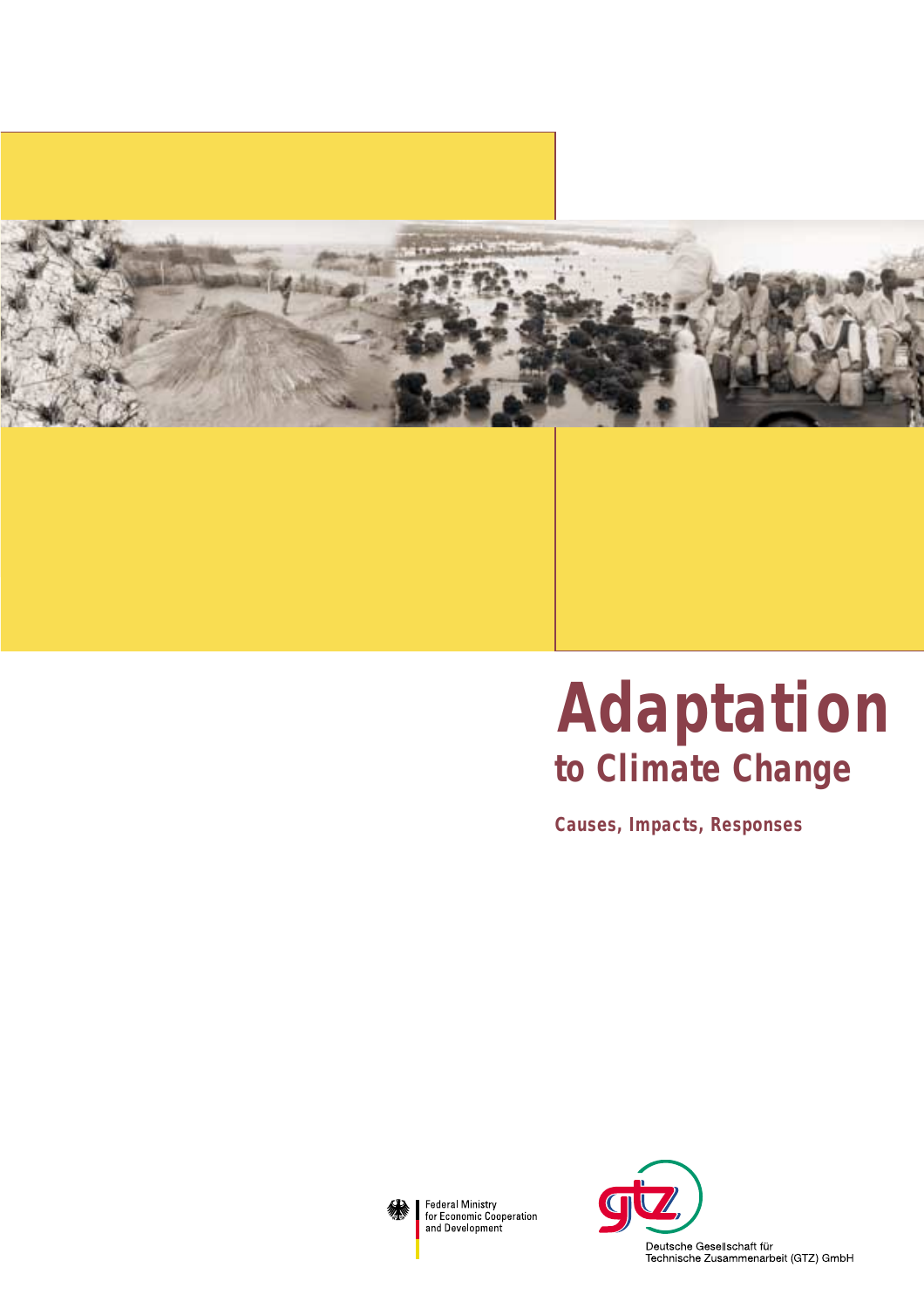## **The climate is changing**

Global climate change has become a tangible<br>
reality.Already, climate change is having devastating effects on humankind and nature in many regions of the world.

How can, and must, humankind respond to climate change? Who is most severely impacted by it? And what kind of measures can be taken?

A successful development policy must address these issues, because strategies and measures to facilitate adaptation to climate change will play a key role in sustainable development processes. This brochure outlines the challenges that climate change poses to the global community and presents some of the solutions adopted by GTZ's Climate Protection Programme for Developing Countries (CaPP).





Since the end of the 19th century, globally averaged surface temperatures have increased by around 0.6 °C.As a result, sea levels have risen by as much as 20 cm during the 20th century.The Intergovernmental Panel on Climate Change (IPCC) – the scientific and consultative body working within the context of the UN Framework Convention on Climate Change – predicts a further temperature increase of up to  $5.8\degree$ C by 2100. This will raise sea levels by between 9 and 88 cm.

Human activity is largely responsible for this substantial rise in temperature, especially in the second half of the 20th century. One of the primary causes is the increasing emission of greenhouse gases such as carbon dioxide and methane. CO<sub>2</sub> mainly results from the combustion of fossil fuels, such as oil, gas and coal, and the destruction of

> tropical forests, while methane emissions are produced by waste landfills and wet rice cultivation.

The adoption of the UN Framework Convention on Climate Change in 1992 established the basis for global climate protection. Building on this foundation, the 1997 Kyoto Protocol defined binding emissions reduction commitments for the industrialized countries for the first time.



Source: IPCC 2001 a. **\*Special Report on Emissions Scenarios, IPCC**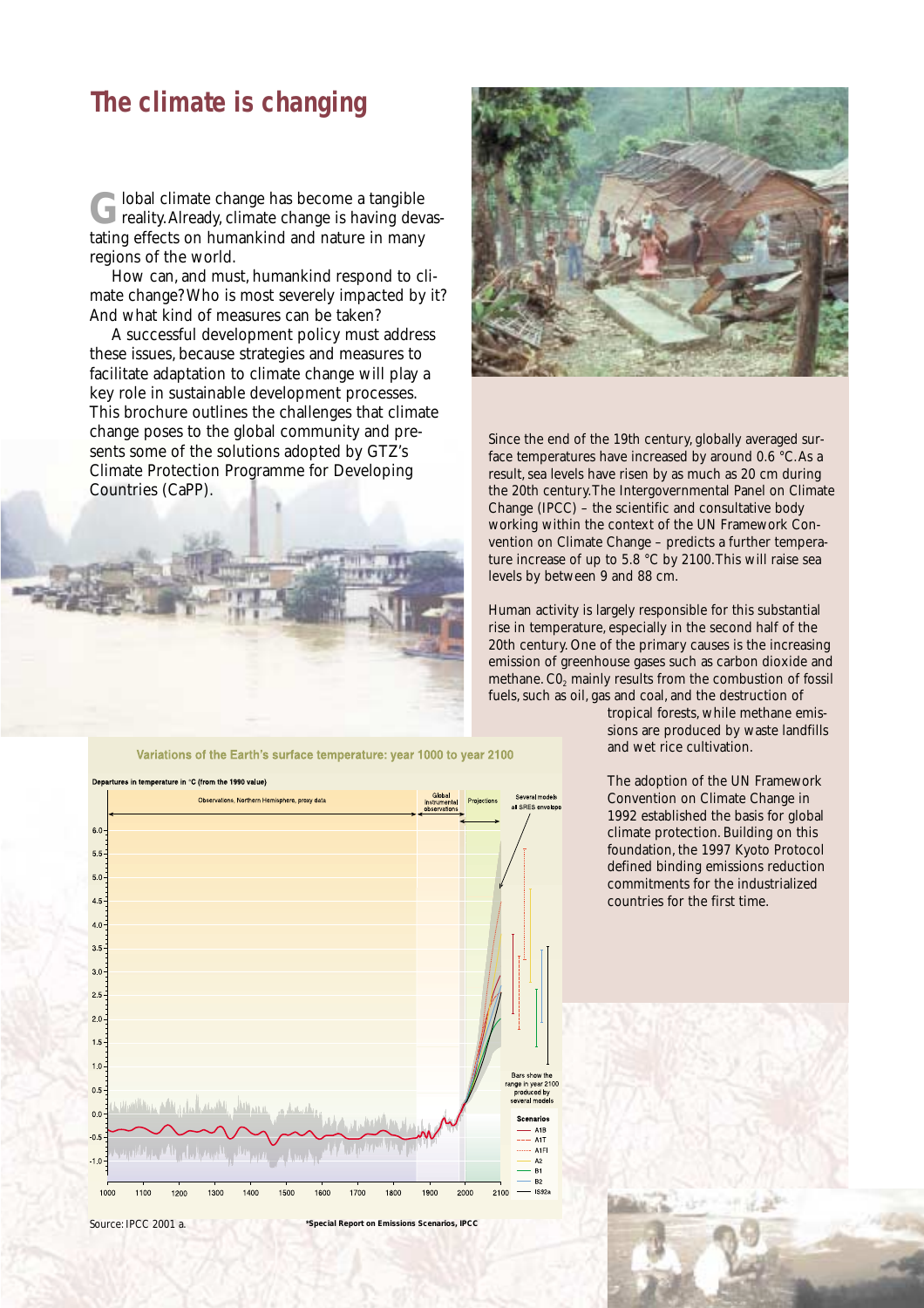# **Why is adaptation to climate change necessary?**

**For several decades, our global climate has been changing, with increasingly severe consequen**ces. Global climate change causes gradual and longterm climatic shifts, such as an increase in average temperature and thus a rise in sea levels. Extreme weather events are also occurring with greater frequency and intensity.

As a result, many vital sectors – such as water resources, agricultural production, coastal zones, human settlements, as well as energy supply and the health sector – are under threat worldwide.

However, the threats resulting from climate change cause highly disparate problems in the different regions of the world. Some regions will quite literally be deluged, while others will face water shortages. Some countries will experience more frequent and stronger floods and the permanent submersion of entire coastal areas.Yet in regions already prone to aridity, drought will occur with greater frequency and intensity. Other countries and regions – or, in a worst-case scenario, the same ones – are likely to suffer other extreme events, such as storms, mudslides and avalanches. Entire cities, road networks and economic regions are thus at risk.

The impacts of climate change have become more acute in recent decades, and we must assume that they are likely to intensify further. Identifying appropriate responses to climate change should therefore be a key element of the sustainable development strategies adopted by the affected countries.Yet at present, there is virtually no experience of how to manage this adaptation process.There are scarcely any systematic risk assessments predicting who will be affected, and when.

What is certain, however, is that the impacts will be felt most acutely by those with least adaptive capacity due to their lack of financial and technical resources: the poor countries, and the poor in the developing countries. For this reason, the developing countries are calling for intensive support from the industrialized countries – which are primarily responsible for climate change – in planning and implementing adaptation measures.



#### **Visible effects of climate change**

Glaciers: Glaciers are the world's climate thermometers, casting an icy spotlight upon rising global mean temperatures.Throughout the world, glaciers are shrinking. In the Himalayas, for example, glacial waters are filling the centuries-old natural catch basins far too quickly, posing a risk to human life, ecosystems and infrastructure, such as hydro-electric plants. In East Africa, Mount Kilimanjaro's ice cap is melting, while in Central Europe, glacial retreat may result in long-term problems with water supplies. The shrinking of the Alpine glaciers is scientifically proven and is further accelerated by extreme heat waves, as in summer 2003.

Two-thirds of Africa is already affected by aridity and drought, and desertification is advancing. Climate change is intensifying these trends.

In parts of the Indian subcontinent, on the other hand, precipitation is increasing significantly. In northern India and in Bangladesh, more



and more houses are washed away during the monsoons and many lives are lost through drowning.Yet other provinces are reliant on consignments of water, delivered by train, after years of extreme drought.

Islands in the Pacific Ocean are severely affected, and the impact of rising sea levels is felt acutely by local communities. Parts of these islands are already submerged, and if sea levels rise by a further 1 m, the Marshall Islands and Tuvalu will vanish into the sea.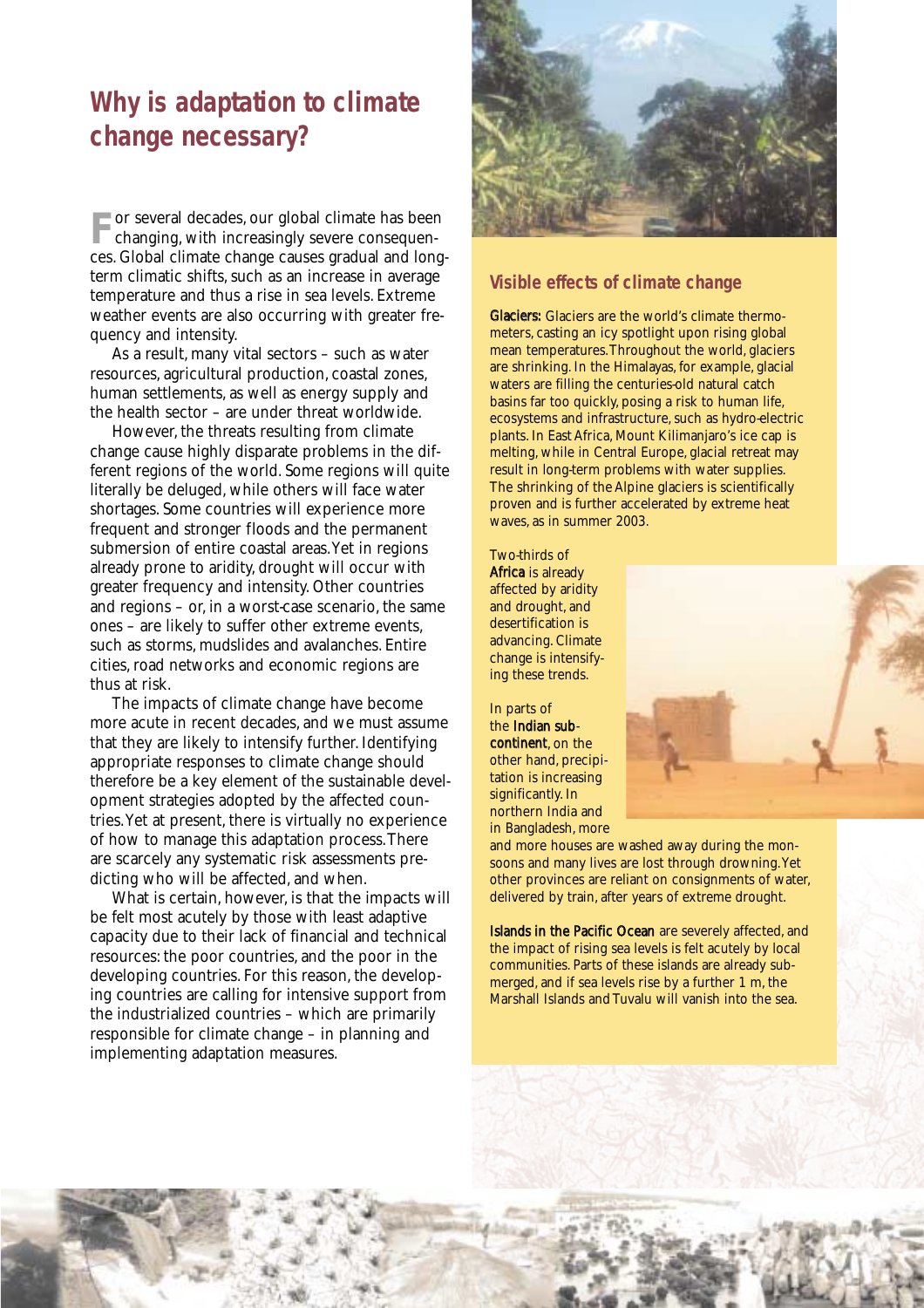## **Developing countries are especially vulnerable**

**T**he vulnerability of people in a given area to the effects of climate change depends on two key factors:

- the vulnerability of the surrounding natural landscape unit to weather extremes and climatic shifts, and
- the adaptive capacity of the local population.

Developing countries are particularly vulnerable since they are often located in high-risk natural landscape areas and their adaptive capacity is undermined by poor socio-economic development.

In principle, the situation is not new: populations in affected areas have always had to adapt to climatic changes. However, due to their speed and intensity, the changes predicted for the coming decades far exceed the adaptive capacities of societies and institutions.Traditional adaptation methods and mechanisms are no longer adequate, and the societies affected are likely to become even more vulnerable.

This applies above all to poorer population groups in the developing countries.They suffer most from the impacts of climate change as they are often directly dependent on the natural environment and agriculture for their survival. Both will be severely impacted by the ongoing process of climate change.Yet due to extreme poverty and a lack of education and infrastructure, most people have virtually no chance of switching to alternative sources of income.The impacts of climate change will worsen the already grave conditions of life faced by the very poor – a vicious circle which will further entrench poverty.

## **What action is being taken by the international community?**

The inherent risk of global climate change is that it will further exacerbate poverty and social conflict worldwide. Combating the negative impacts of climate change is an important goal for the industrialized and developing countries alike. International donors are increasingly recognizing that successful current and future development in the African, Asian and Latin American countries is seriously jeopardized as a result of climate change.

The obligation to support the developing countries in adapting to climate change is already agreed in the Climate Change Convention.These countries are now pushing more vigorously for this pledge to be honoured. Since 1995, various decisions have been adopted on ways of providing support to poor countries that lack the financial, technical and human resources to prepare appropriate adaptation measures. Since the 2002 session of the Conference of the Parties, at the latest, adaptation to climate change has become a key issue in the climate process.

The international community provides funding for adaptation via the Global Environment Facility (GEF) and the three designated Climate Funds which were established as part of the implementation of the Climate Change Convention and the Kyoto Protocol.

#### **Vulnerability and Adaptation Resource Group (VARG)**

To assist the developing countries in adapting to the impacts of climate change, international organizations have set up various joint working groups such as the Vulnerability and Adaptation Resource Group (VARG). Based on shared learning and an exchange of experience, these groups develop strategies to integrate adaptation measures into national development programmes.The German Federal Ministry for Economic Cooperation and Development (BMZ), KfW Group (KfW Bankengruppe) and CaPP are involved in VARG, together with the World Bank, the United Nations Development Programme (UNDP), the Organisation for Economic Cooperation and Development (OECD) and other national and international organizations. Some members of VARG have produced a joint publication entitled "Poverty and Climate Change: Reducing the Vulnerability of the Poor through Adaptation", which examines adaptation to climate change from a poverty reduction perspective.

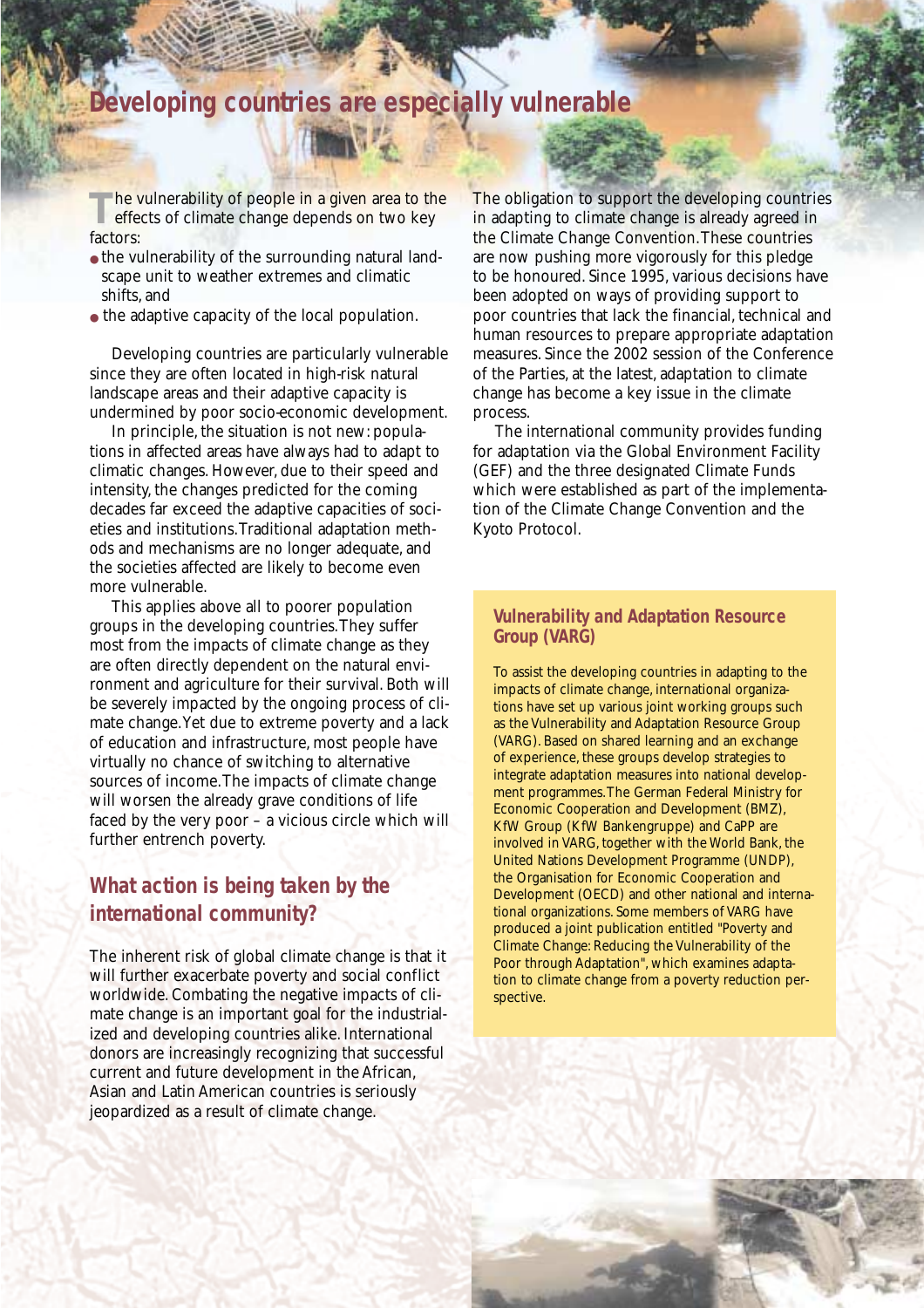## **Adaptation to climate change – strategies of the Climate Protection Programme**

The German Federal Government is committed<br>to achieving the UN Millennium Development Goals and has adopted the "Programme of Action 2015" as Germany's contribution to their implementation.Together with the guiding vision of sustainable development, this Programme provides the framework for German development policy, with poverty alleviation being the key goal.The Climate Protection Programme for Developing Countries (CaPP) supports these endeavours.

#### **Millennium Development Goals (MDG)**

The United Nations Millennium Summit in 2000 defined the most important challenges facing the UN in the 21st century and adopted them as the Millennium Development Goals (MDG).The overarching objective of these eight development goals is to achieve sustainable development and halve the proportion of people living in absolute poverty by 2015. However, the attainment of many of the goals – such as eradicating extreme hunger, ensuring environmental sustainability, combating diseases such as malaria, or achieving universal primary education – is directly or indirectly jeopardized by the impacts of climate change.

Besides reducing greenhouse gas emissions, primarily through the Clean Development Mechanism (CDM)1, adaptation to climate change is a further focus of CaPP's work. Here, CaPP's strategy is to initiate an integration process which incorporates the various aspects of adaptation to climate change more fully:

- into German and international development cooperation, and
- into partner countries' strategies and policies (mainstreaming).
- These two levels cannot be seen as separate, but are mutually reinforcing.

The German Federal Ministry for Economic Cooperation and Development (BMZ) has responded to the developing countries' increasingly vocal demands for support in implementing adaptation measures and has expanded CaPP's terms of reference.



## **Integrating adaptation into development cooperation**

Awareness of the long-term risks associated with the impacts of climate change must be embedded in German development cooperation, and – more broadly – in the international donor community.

Many development programmes and projects aim to achieve long-term improvements, but these could be reversed by the impacts of climate change. Here, CaPP provides practical support with the integration of adaptation measures into project activities.This is useful, for example, in projects aimed at disaster reduction, coastal zone and water management, the conservation of natural resources and ecosystems, or rural development.



1 The CDM allows to generate emissions allowances through projects in developing countries.As a rule, industrialized countries invest in projects to reduce greenhouse gas emissions there.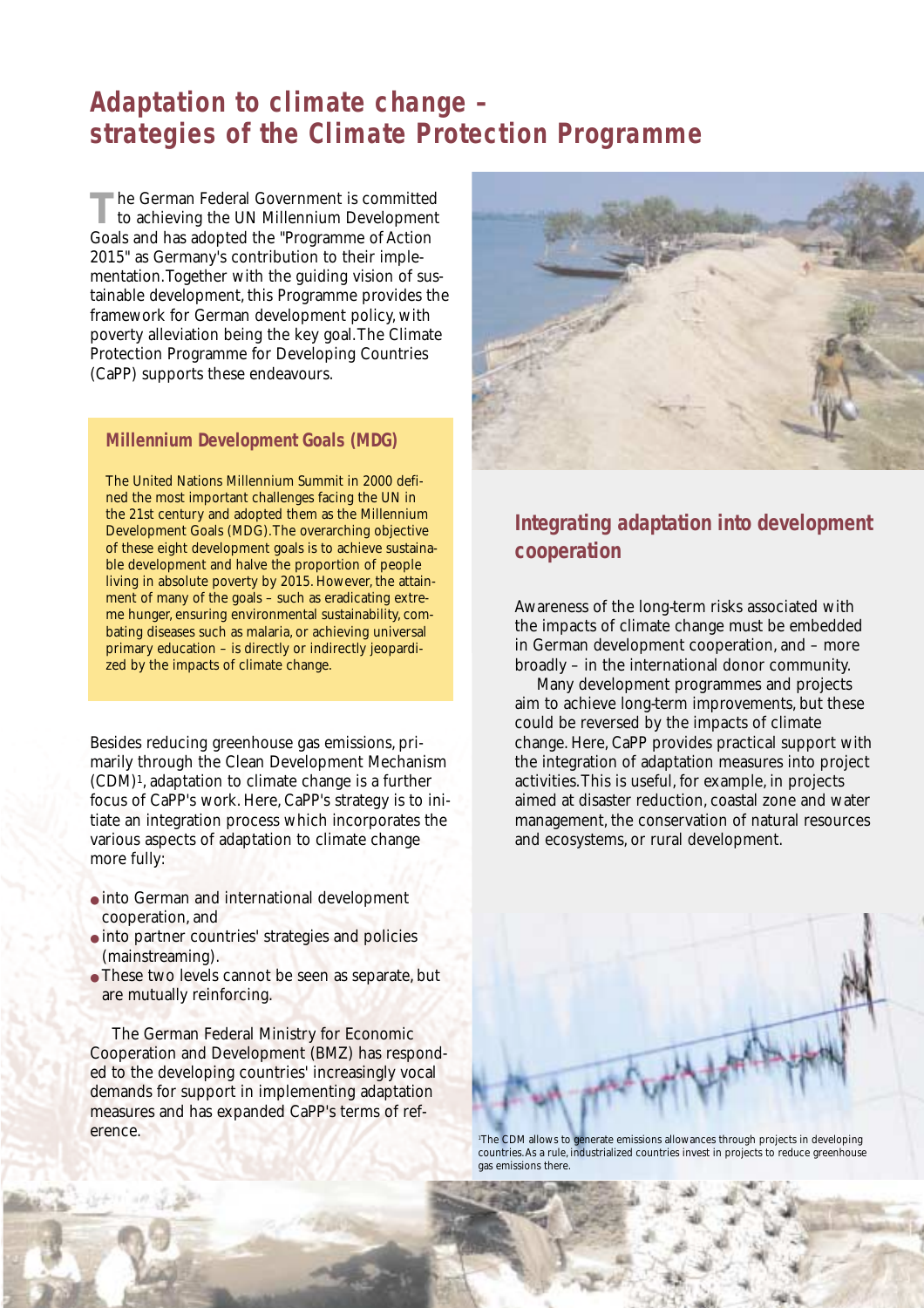

## **Management of water catchment areas – a starting point for adaptation**

India is proud of its self-sufficiency in food. It relies on an intensive system of irrigation agriculture, operated on just 35% of the cultivated land and allowing virtually no scope for any further increase in yield. By contrast, around twothirds of India's agricultural land is cultivated extensively through rain-fed farming.These tracts of land offer the greatest potential in terms of long-term food security for India's growing population, which includes a large proportion of poor and very poor people.

But these areas are at risk of being lost to agriculture as a result of extreme weather events, such as prolonged drought, erosion or flooding, which would result in millions of people losing their livelihoods.

In order to counter this development on a long-term basis, measures for adaptation to climate change will now be built into the *Indo-German Bilateral Watershed Management Project*. GTZ has been working with the Indian Ministry of Agriculture since 1989 on the management of smaller water catchment areas.The focus is on sustainable use of natural resources and improving living conditions for the local population.

In response to an Indian proposal, CaPP is supporting the project in a pilot region in Rajasthan which was affected by drought for many years.The following core activities are being built into the project:

- Raising awareness of adaptation measures among all the project partners
- Giving greater consideration to climate variability in agricultural planning
- Further developing water-conserving irrigation techniques
- Taking up, refreshing and disseminating (traditional knowledge and adaptation strategies, e.g. during periods of extreme drought
- Reducing the local population's vulnerability to climate risks through income-generating measures
- Supplementing subsistence agriculture through marketoriented cultivation, e.g. of oilseed or medicinal plants

## **Mainstreaming in partner countries' projects and strategies**

When developing national adaptation strategies, particular care must be taken to ensure that they fit in with national plans for development and poverty reduction, such as the Poverty Reduction Strategies (PRS).

Projects identified as effective adaptation measures within this framework can be developed, planned and reviewed jointly with the partner countries. CaPP supports the conceptual development of new projects and the integration of partner countries' practical adaptation projects into existing German development programmes.

## **Climate protection project in Tunisia**

Tunisia has invited Germany to assist with the development of an innovative and comprehensive climate protection project. CaPP has supported the process' conceptual development. The planned project contains, firstly, a Clean Development Mechanism (CDM) component, in order to open up and benefit from the financial and technical opportunities available to projects undertaken within the CDM framework. Secondly, it aims to develop strategies and concepts for adaptation to climate change.As one of the world's water-poorest countries,Tunisia is particularly vulnerable to the effects of climate change: Agriculture in Tunisia utilizes 80% of the country's water resources and employs almost a quarter of the workforce.The predicted and highly negative impacts of climate change on water resources would have devastating economic consequences for this sector. In response to this potential ecological and economic crisis, the most vulnerable sectors must now be identified, long-term risk assessments undertaken, and initial pilot projects on adaptation to climate change implemented.

The first phase will focus less on the adoption of "hard" adaptation measures, such as dike-building; instead, the emphasis will be on developing human and administrative capacities.

However, there is no universal blueprint for this process, as every partner country requires strategies tailored to their individual circumstances.The observed and anticipated effects of climate change, as well as the country's natural resources, institutional architecture and economic and demographic structure, all play a key role in this context.Traditional adaptation strategies which often already exist at local level must also be integrated into project planning and implementation.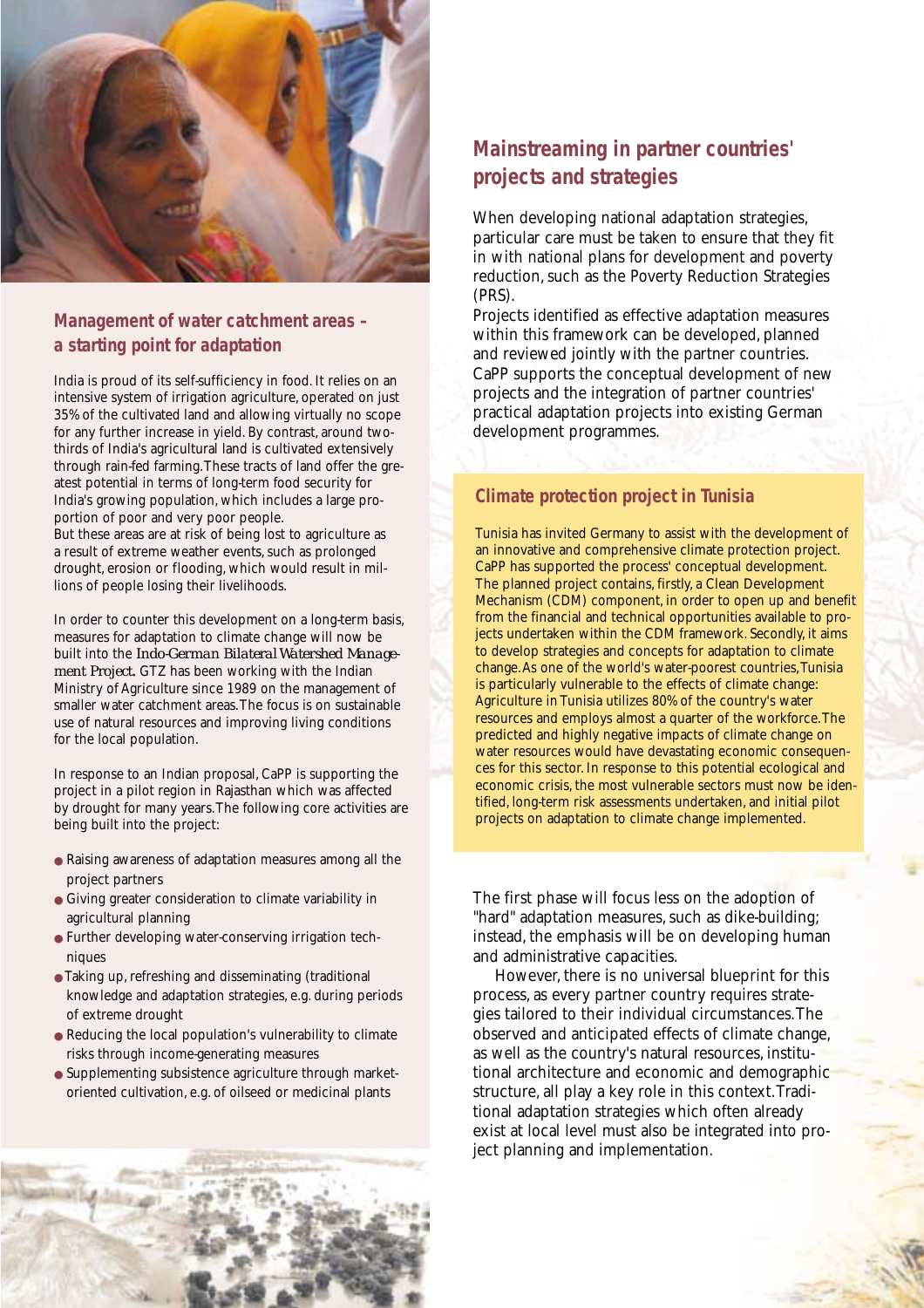# **Are you interested in working with us?**

#### **CaPP offers opportunities for joint work on climate change in a variety of areas:**

- Supporting the development of a national adaptation plan
- Integrating climate protection aspects into national sustainable development programmes
- Planning, integrating and implementing practical adaptation measures within the development cooperation framework
- Planning new projects for development cooperation with partner countries
- Monitoring strategies and processes in cooperation with international organizations
- Capacity- and institution-building

#### **If you are interested in working with us, please contact**

- the GTZ Office or a GTZ project in your country.You can find a list of addresses at www.gtz.de, or
- the German Embassy in your country, which can establish the contact with GTZ, or
- CaPP directly at: climate@gtz.de





**In practical cooperation, the following information is useful for us when developing a joint project:** 

- Do you have an initial idea of the type of cooperation you wish to undertake with GTZ?
- Please check whether your country has adopted or is preparing a National Adaptation Plan of Action (NAPA), a national report on climate protection, or a strategy paper. If so, please explain how your idea fits in with these papers.
- Does your idea relate to poverty reduction or the Millennium Development Goals (MDG)?
- Have you discussed your idea with the agency responsible for climate protection in your country?
- Are adaptation activities already being undertaken by other bi- or multilateral organizations in your country?